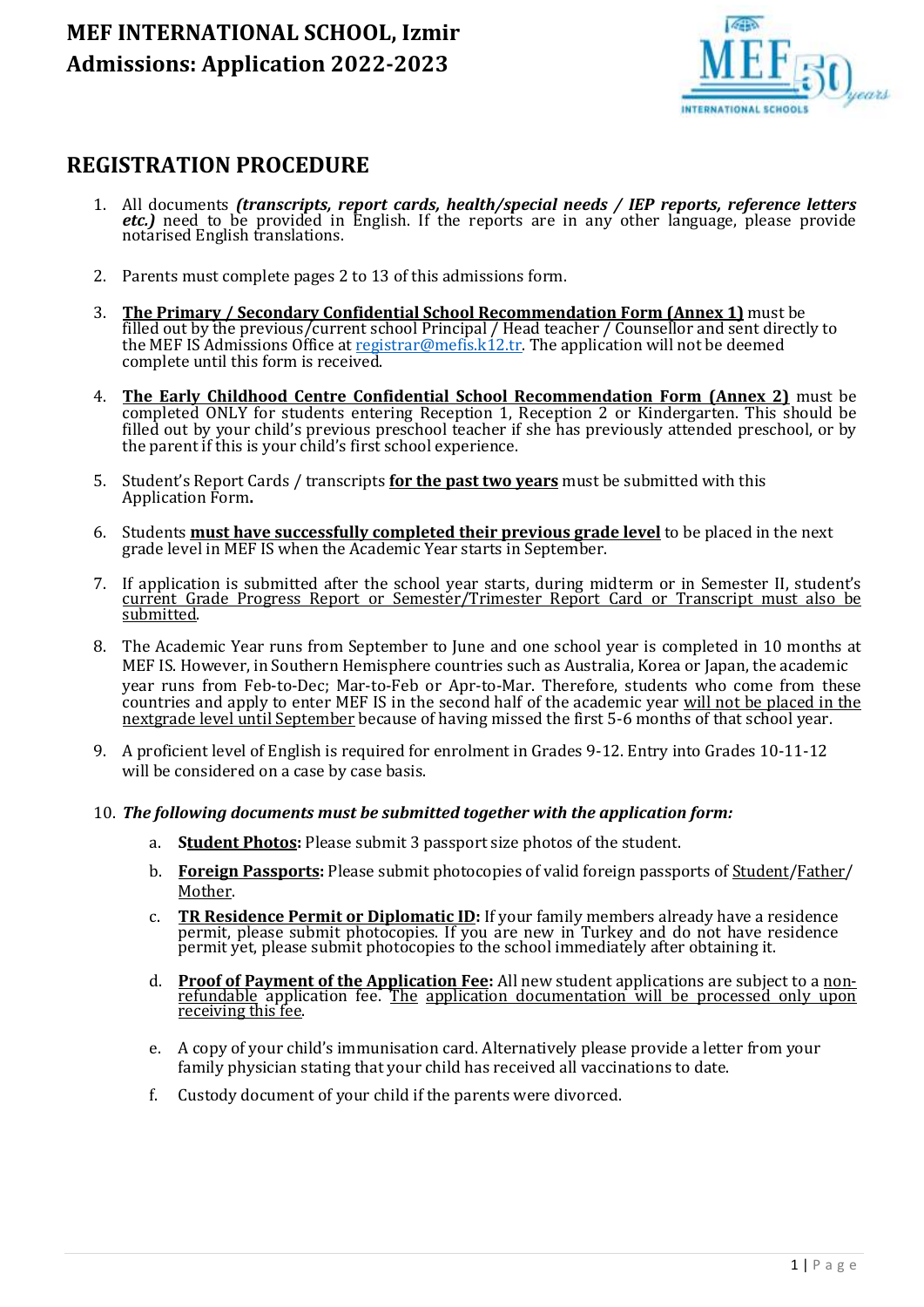

### **PERSONAL INFORMATION**

| <b>Year Level Applied for</b>     | <b>PLEASE</b>                  |
|-----------------------------------|--------------------------------|
| Class (to be filled by MEF IS):   | ATTEACH                        |
| <b>Academic Year:</b>             | <b>STUDENT</b><br><b>PHOTO</b> |
| Date of Registration (first day): | HERB                           |

#### **STUDENT INFORMATION**

*(Give details as shown in your child's passport)*

| <b>First Name:</b>              |  |
|---------------------------------|--|
| <b>Middle Name:</b>             |  |
| <b>Family Name:</b>             |  |
| Preferred Name / FamilyName***: |  |

*\*\*\*If your child has more than one name and surname in his/her passport, please indicate the preferred name and surname to be used at school. Formal names (as shown in the passport) will be used on report cards & official documents.*

| <b>Gender</b> (please circle):                  | Male / Female                                       |
|-------------------------------------------------|-----------------------------------------------------|
| Date of Birth (day / month / year):             |                                                     |
| <b>Place of Birth (city / country):</b>         |                                                     |
| <b>Citizenship / Passport Country:</b>          |                                                     |
| <b>Passport Number:</b>                         |                                                     |
| <b>Passport Expiry Date:</b>                    |                                                     |
| <b>Turkish Identification Number:</b>           |                                                     |
| <b>Primary Language</b> (most fluent language): |                                                     |
| <b>Other Languages</b> (please indicate level): |                                                     |
| <b>English Level</b> (please circle):           | Beginner / Intermediate / Advanced / Native Speaker |

### **If your child is not a native English speaker, please specify number of years of formal English training he/she has had:**

......... years at an international school

......... years in a national school as second language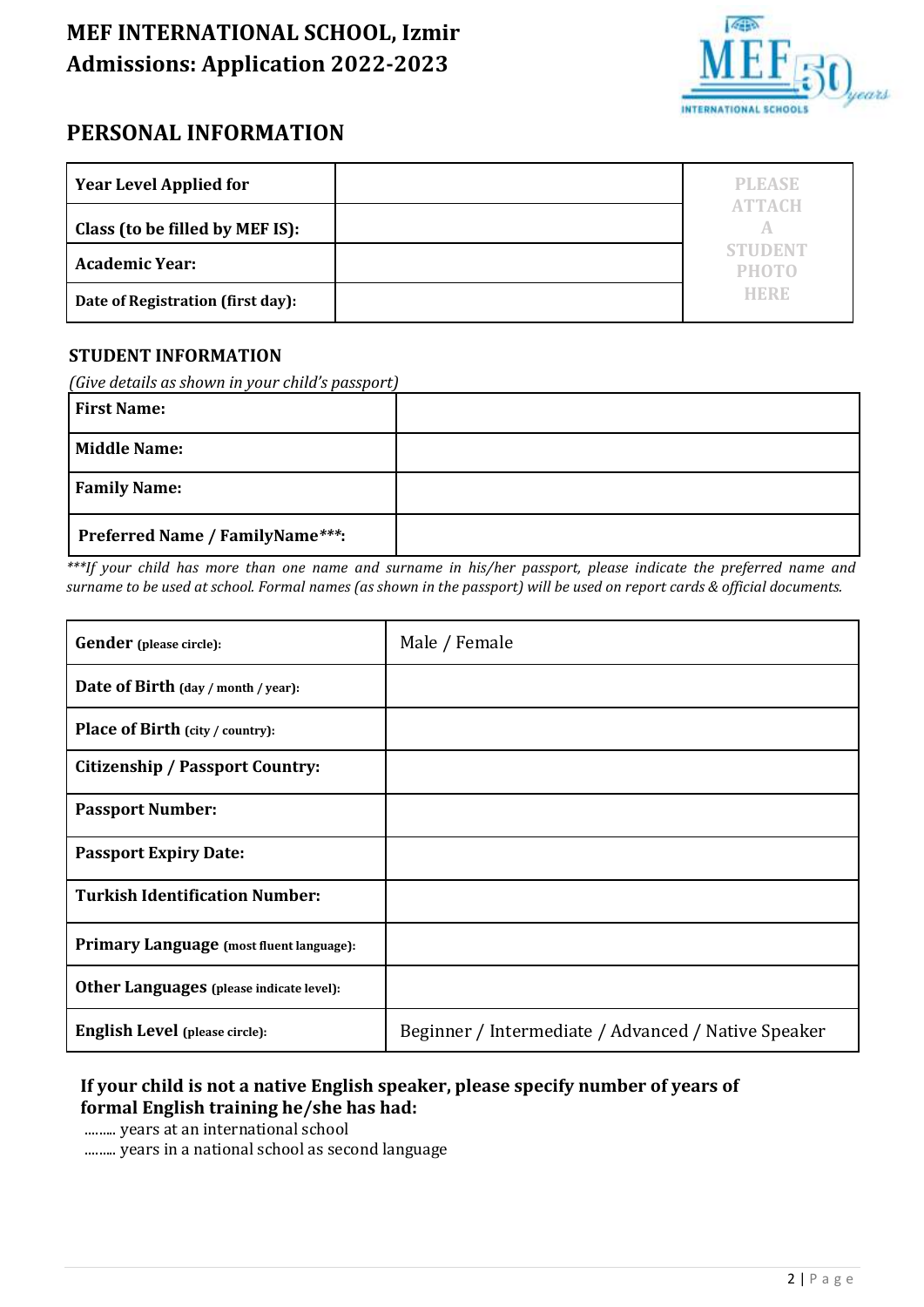

### **PARENT INFORMATION**

Please provide the information requested in the box next to each heading. Please use BLOCK letters.

| <b>Father's Information</b>           |                                                               |
|---------------------------------------|---------------------------------------------------------------|
| <b>TR Residence ID Number</b>         |                                                               |
| <b>Given Names and Surname</b>        |                                                               |
| <b>Occupation</b>                     |                                                               |
| Please circle:                        | Employed / Self-employed / Not-employed / Retired / Homemaker |
| <b>Marital Status (Please Circle)</b> | Married / Single                                              |
| Who is the legal guardian?            |                                                               |
| <b>Mobile Phone</b>                   | $\ddot{}$                                                     |
| <b>Work Phone Number</b>              | $\ddot{}$                                                     |
| <b>Home Address</b>                   |                                                               |
| <b>Work Address</b>                   |                                                               |
| E-mail                                |                                                               |
| <b>Mother's Information</b>           |                                                               |
| <b>TR Residence ID Number</b>         |                                                               |
| <b>Given Names and Surname</b>        |                                                               |
|                                       |                                                               |
| <b>Occupation</b>                     |                                                               |
| Please circle:                        | Employed / Self-employed / Not-employed / Retired / Homemaker |
| <b>Marital Status (Please Circle)</b> | Married / Single                                              |
| Who is the legal guardian?            |                                                               |
| <b>Mobile Phone</b>                   | +                                                             |
| <b>Work Phone Number</b>              | +                                                             |
| <b>Home Address</b>                   |                                                               |
| <b>Work Address</b>                   |                                                               |

#### **Legal Guardian's Information (fill this section if you are a guardian of a child rather than a parent)** *In case of the change of legal guardian, it is the responsibility of the parent to inform the school in a written official documents.*

| <b>TR Residence ID Number</b>  |                                                               |
|--------------------------------|---------------------------------------------------------------|
| <b>Given Names and Surname</b> |                                                               |
| <b>Occupation</b>              |                                                               |
| Please circle:                 | Employed / Self-employed / Not-employed / Retired / Homemaker |
| <b>Mobile Phone</b>            | $\overline{+}$                                                |
| <b>Work Phone Number</b>       | $+$                                                           |
| <b>Home Address</b>            |                                                               |
| <b>Work Address</b>            |                                                               |
| E-mail                         |                                                               |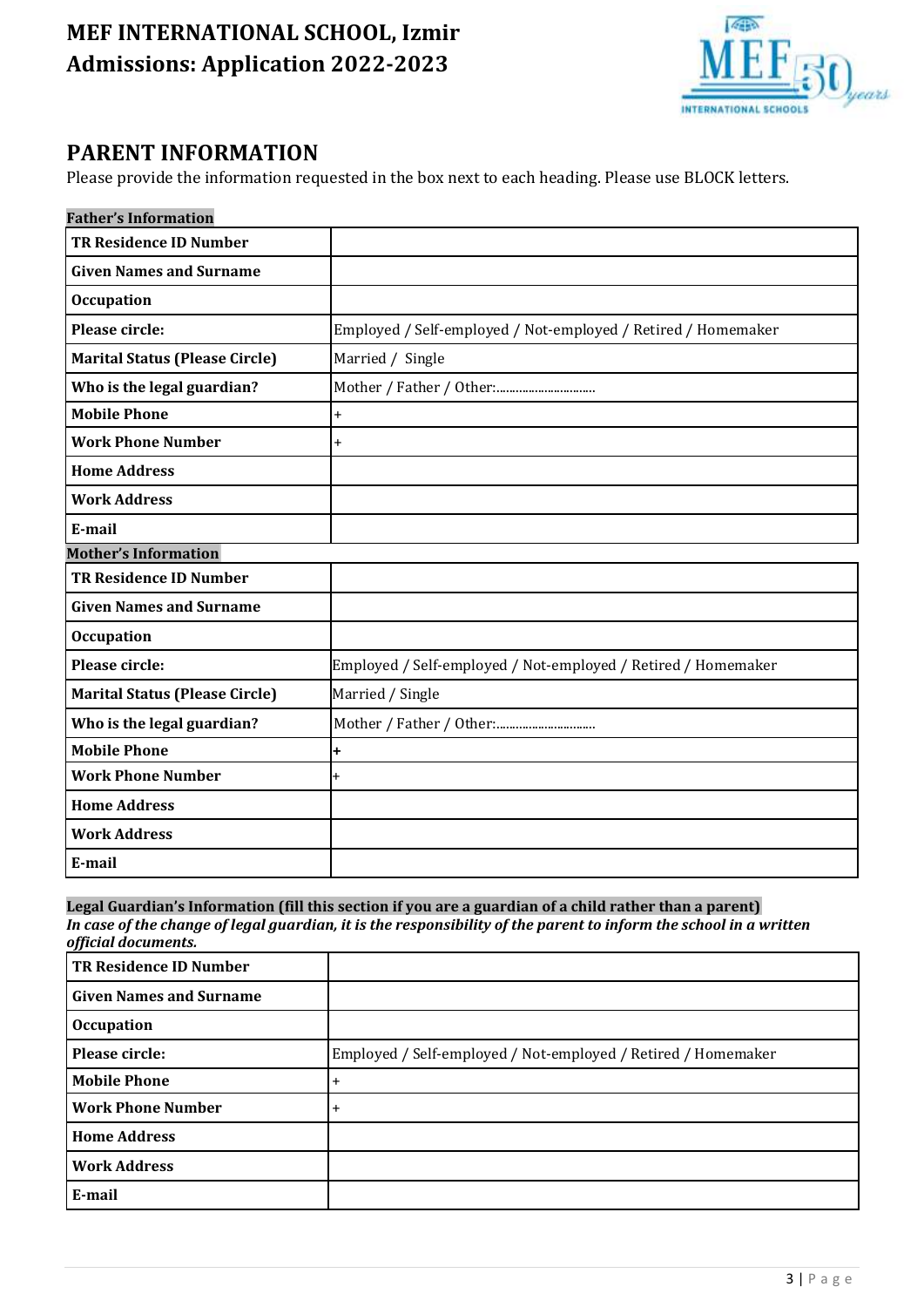

### **EMERGENCY CONTACT**

Please list the details of a contact in Izmir, other than parents, that we can contact in case of an emergency, if the parents are unreachable.

| Full Name:           |  |
|----------------------|--|
| Relation:            |  |
| Mobile Phone Number: |  |
| Other Phone Number:  |  |

### **TRANSLATOR**

If parents are not fluent in English, please provide contact details of a person who can act as a translator.

| Full Name:           |  |
|----------------------|--|
| Relation:            |  |
| Mobile Phone Number: |  |
| Other Phone Number:  |  |

## **CHOICE OF TRANSPORTATION**

Please indicate below how you intend for your child/ren to travel to and from school.

| Family:                  |  |
|--------------------------|--|
| School Service Bus:      |  |
| Other (Please specifay): |  |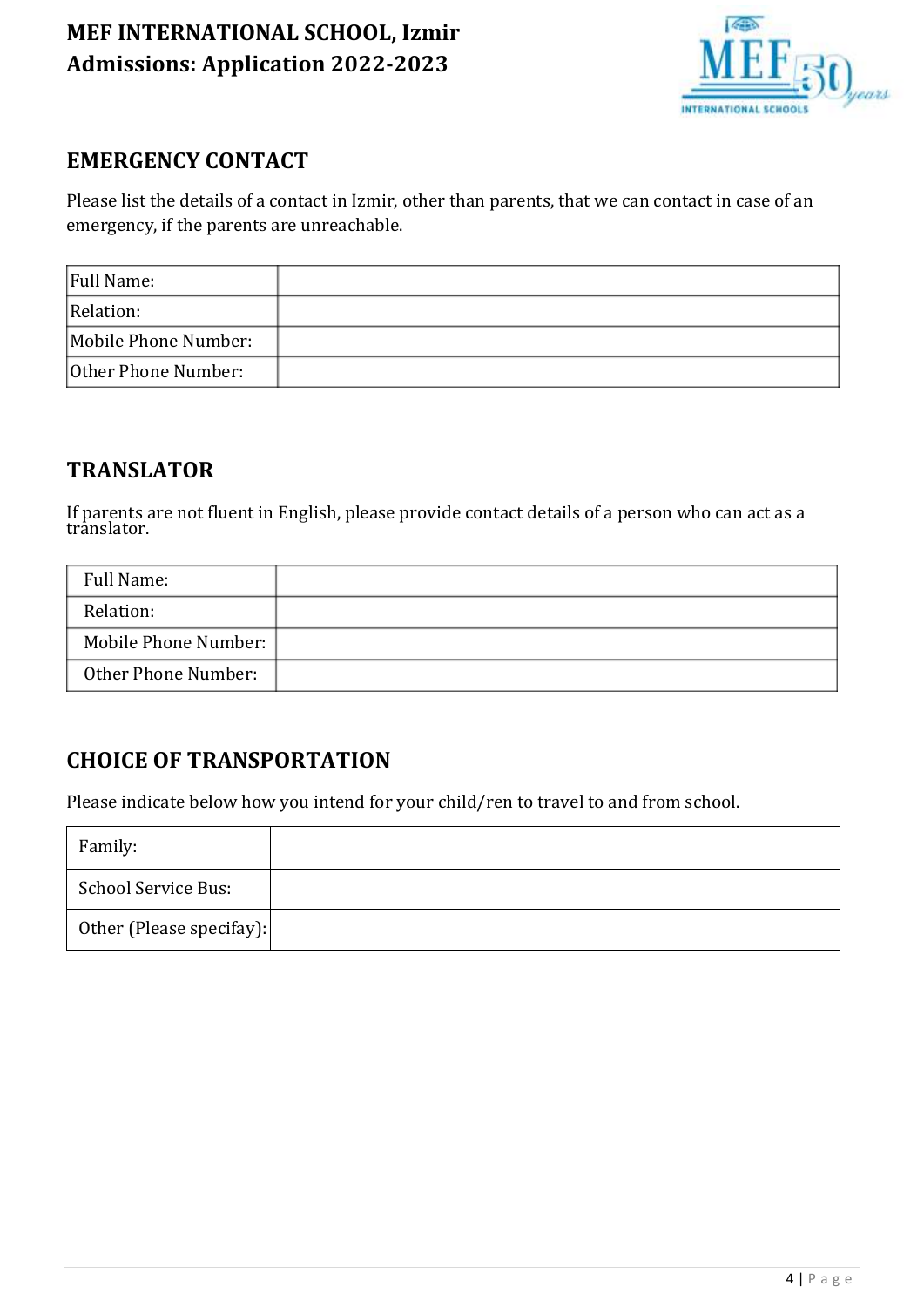

### **STUDENT'S PREVIOUS EDUCATION**

Please list your child's previous schools starting with the most recent one.

## **MOST RECENTLY ATTENDED SCHOOL: Name of School / Country: Grade(s) Completed: Start and end date of Attendance: Language of Instruction: Curriculum followed:** IBO / Cambridge / UK / USA / Other **Type of School:** International / Private / Public / Boarding

| <b>PREVIOUS SCHOOL:</b>                  |                                             |  |  |
|------------------------------------------|---------------------------------------------|--|--|
| Name of School / Country:                |                                             |  |  |
| Grade(s) Completed:                      |                                             |  |  |
| <b>Start and end date of Attendance:</b> |                                             |  |  |
| Language of Instruction:                 |                                             |  |  |
| Curriculum followed:                     | IBO / Cambridge / UK / USA / Other          |  |  |
| <b>Type of School:</b>                   | International / Private / Public / Boarding |  |  |

| <b>PREVIOUS SCHOOL:</b>                  |                                             |
|------------------------------------------|---------------------------------------------|
| Name of School / Country:                |                                             |
| Grade(s) Completed:                      |                                             |
| <b>Start and end date of Attendance:</b> |                                             |
| Language of Instruction:                 |                                             |
| Curriculum followed:                     | IBO / Cambridge / UK / USA / Other          |
| <b>Type of School:</b>                   | International / Private / Public / Boarding |

### **MODERN FOREIGN LANGUAGE SELECTION**

All students applying to enter Secondary School will enter an English Placement Test if English is not their Primary Language. This test may be given either before or after registration. Students without a proficient level of English will not be enrolled in Grades 9 to 12.

MFL instruction is for students with a proficient level of English. If your child has no/basic level of English, MFL instruction will be postponed until an adequate level of English proficiency has been achieved.

| <b>Choice of Modern Foreign Language</b> (please circle):<br><b>French / Spanish / Turkish</b> |
|------------------------------------------------------------------------------------------------|
|------------------------------------------------------------------------------------------------|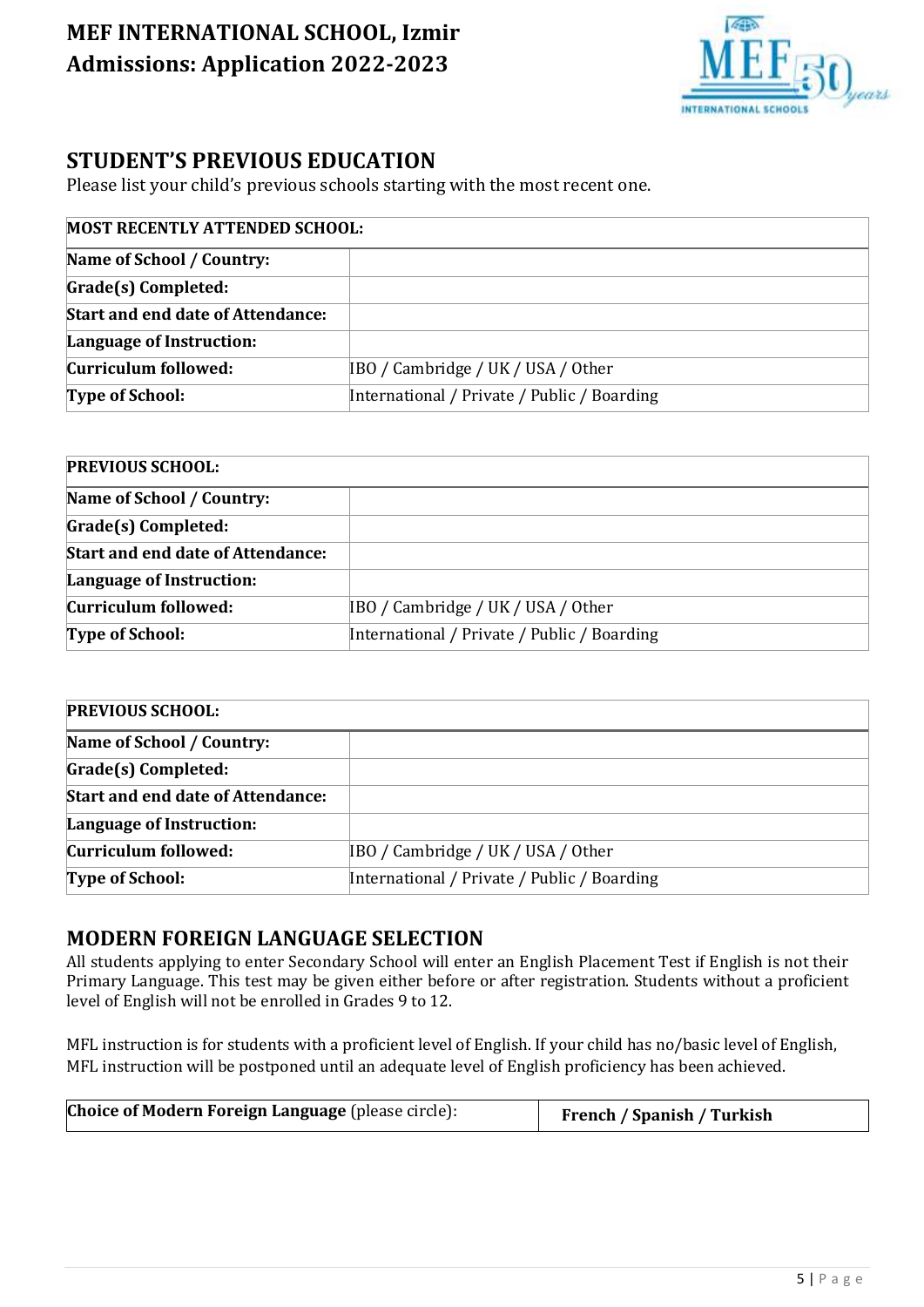

## **LANGUAGE BACKGROUND SURVEY**

Please write your child's dominant language on the line below. The dominant language is considered to be the child's strongest language. This is usually the language spoken by the child's parents. If the child uses two languages equally well, please write both languages below.

Dominant Language(s):

#### **Use the chart below to help you determine your child's level of skill for English. You can also add another language in the bottom box.**

|                 | <b>No Skills</b>      | <b>Beginning</b>                       | Intermediate                                                           | <b>Advanced</b>                                                    |
|-----------------|-----------------------|----------------------------------------|------------------------------------------------------------------------|--------------------------------------------------------------------|
| Listening       | No skill development. | Understands just a little.             | Understands everyday<br>conversation and can<br>follow basic classroom | Understands the language<br>almost as well as a native<br>speaker. |
| <b>Speaking</b> | No skill development. | Can say a few words or<br>phrases.     | Can hold a conversation<br>using simple English.                       | Converses easily with<br>native speakers.                          |
| <b>Reading</b>  | No skill development. | Can read simple words<br>and phrases.  | Can read simple books in the<br>language.                              | Can read (age<br>appropriate) books in the<br>language.            |
| Writing         | No skill development. | Can write simple words<br>and phrases. | Writes simple ideas with<br>many mistakes.                             | Independently writes<br>ideas clearly with few<br>mistakes.        |

#### **If your child's dominant language is NOT English, check the boxes to describe your child's skills. Use the chart above to help you.**

|                 | <b>No Skills</b> | <b>Beginning</b> | Intermediate | <b>Advanced</b> |
|-----------------|------------------|------------------|--------------|-----------------|
| Listening       |                  |                  |              |                 |
| <b>Speaking</b> |                  |                  |              |                 |
| Reading         |                  |                  |              |                 |
| Writing         |                  |                  |              |                 |

#### **Other Language: \_\_\_\_\_\_\_\_\_\_\_\_\_\_\_\_\_\_\_\_\_\_\_\_\_\_\_\_\_\_\_\_\_\_\_\_\_\_\_\_\_\_\_\_\_\_\_\_\_\_\_\_**

If your child speaks additional languages please indicate their skill level in the boxes below. If your child's dominant language is NOT English, check the boxes to describe your child's skills. Use the chart above to help you.

|                 | <b>No Skills</b> | <b>Beginning</b> | Intermediate | <b>Advanced</b> |
|-----------------|------------------|------------------|--------------|-----------------|
| Listening       |                  |                  |              |                 |
| <b>Speaking</b> |                  |                  |              |                 |
| <b>Reading</b>  |                  |                  |              |                 |
| <b>Writing</b>  |                  |                  |              |                 |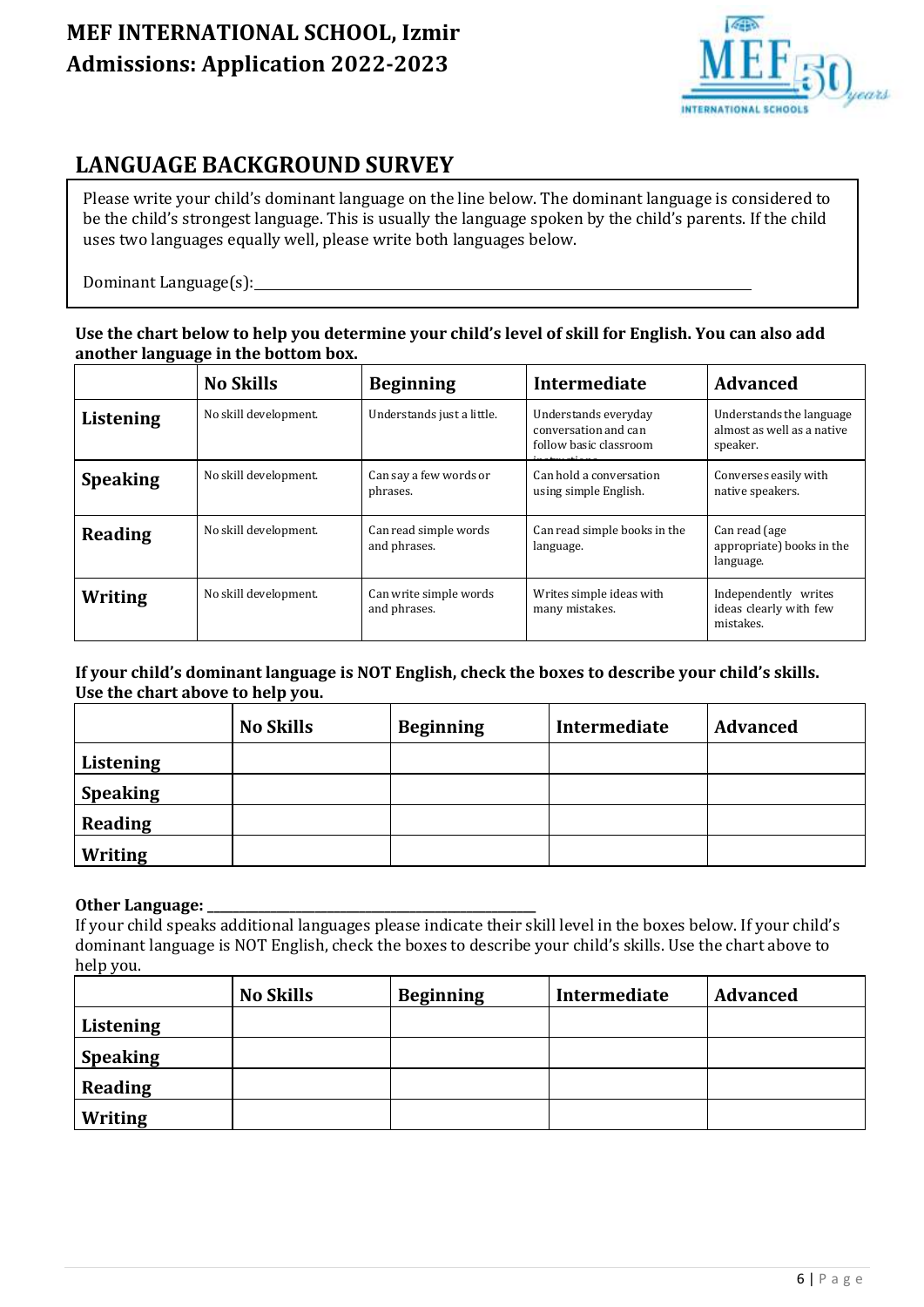

### **INTRODUCING YOUR CHILD**

**Name: \_\_\_\_\_\_\_\_\_\_\_\_\_\_\_\_\_\_\_\_\_\_\_\_\_\_\_\_\_\_\_\_\_\_\_\_\_\_\_\_\_\_\_\_\_\_\_\_\_\_\_\_\_\_\_\_\_\_\_\_\_\_\_ Grade:\_\_\_\_\_\_\_\_\_\_\_\_\_\_\_\_\_\_\_\_\_**

We would like to get to know your child a little better. Please fill out the questions below from your point of view. Please note that the information that you share here will be shared with your child's teachers before your child starts school.

**1.** List five words that best describe your child's character (e.g. competitive, cheerful, perfectionist, etc.)

**2.** What motivates your child? What upsets them?

**3.** What are your child's out of school interests and activities?

**4.** What are your child's strengths and areas for growth?

**5.** What is your child's favourite subject?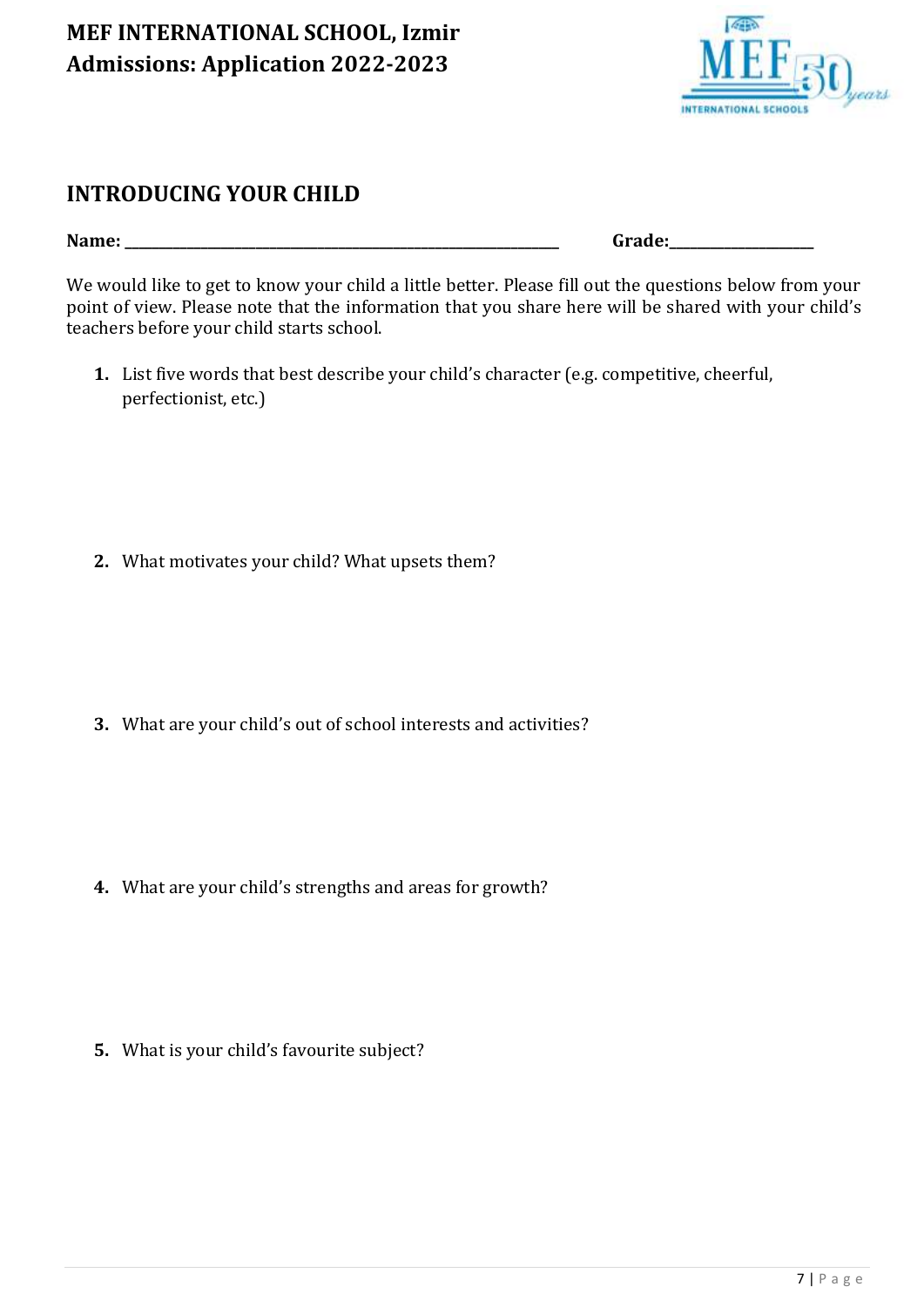

## **STUDENT QUESTIONNAIRE**

- *Answer the questions below in full detail.*
- *Include supporting information IEP/modified/special programs, and any Psychological or Psychoeducational Assessment Reports.*
- *This information will be used to gauge if the school has the necessary resources and support personnel should registration be granted.*
- *This information will remain in your child's folder and be available to his/her teachers at MEF IS.*

| Do you have any concerns about your child's ability to learn?<br>If yes, please provide details below.                                                                  | YES / NO |
|-------------------------------------------------------------------------------------------------------------------------------------------------------------------------|----------|
| Has your child previously needed a full-time or part time individual learning<br>assistant (shadow teacher)?                                                            | YES / NO |
| Has your child ever had an IEP (Individual Education Plan) or similar?<br>If yes, it is mandatory to provide a copy of the IEP report.                                  | YES / NO |
| Has your child ever been identified/tested/evaluated for any possible learning<br>disabilities by a psychologist? If yes, it is mandatory to provide a relevant report. | YES / NO |
| Has your child ever repeated a Grade? If yes, which grade?                                                                                                              | YES / NO |
| Has your child ever been suspended or expelled from school?<br>If yes, please provide details to the admissions office.                                                 | YES / NO |
| Has your child ever been identified, tested or evaluated as Gifted or Talented?<br>If yes, please provide details to the admissions office.                             |          |
| Do you notice any of the following in your child?                                                                                                                       | YES / NO |

|                     | Poor concentration                                  | YES / NO |
|---------------------|-----------------------------------------------------|----------|
|                     | Easily distracted                                   | YES / NO |
|                     | Slow to complete work                               | YES / NO |
| <b>Behaviour</b>    | Impulsive (does not stop to think before acting)    | YES / NO |
|                     | Unable to always follow directions                  | YES / NO |
|                     | Unusually high or low level activity                | YES / NO |
|                     | Difficulty with change in routines                  | YES / NO |
|                     | Difficulty organising materials and possessions     | YES / NO |
|                     | Difficulties processing / comprehending information | YES / NO |
| <b>Intellectual</b> | Language difficulties                               | YES / NO |
|                     | Difficulties with memory                            | YES / NO |
|                     | Difficulties with anger and conflict                | YES / NO |
| Social /            | Inability to cooperate / share                      | YES / NO |
| <b>Emotional</b>    | Insensitivity towards others                        | YES / NO |
|                     | Problems with self-esteem                           | YES / NO |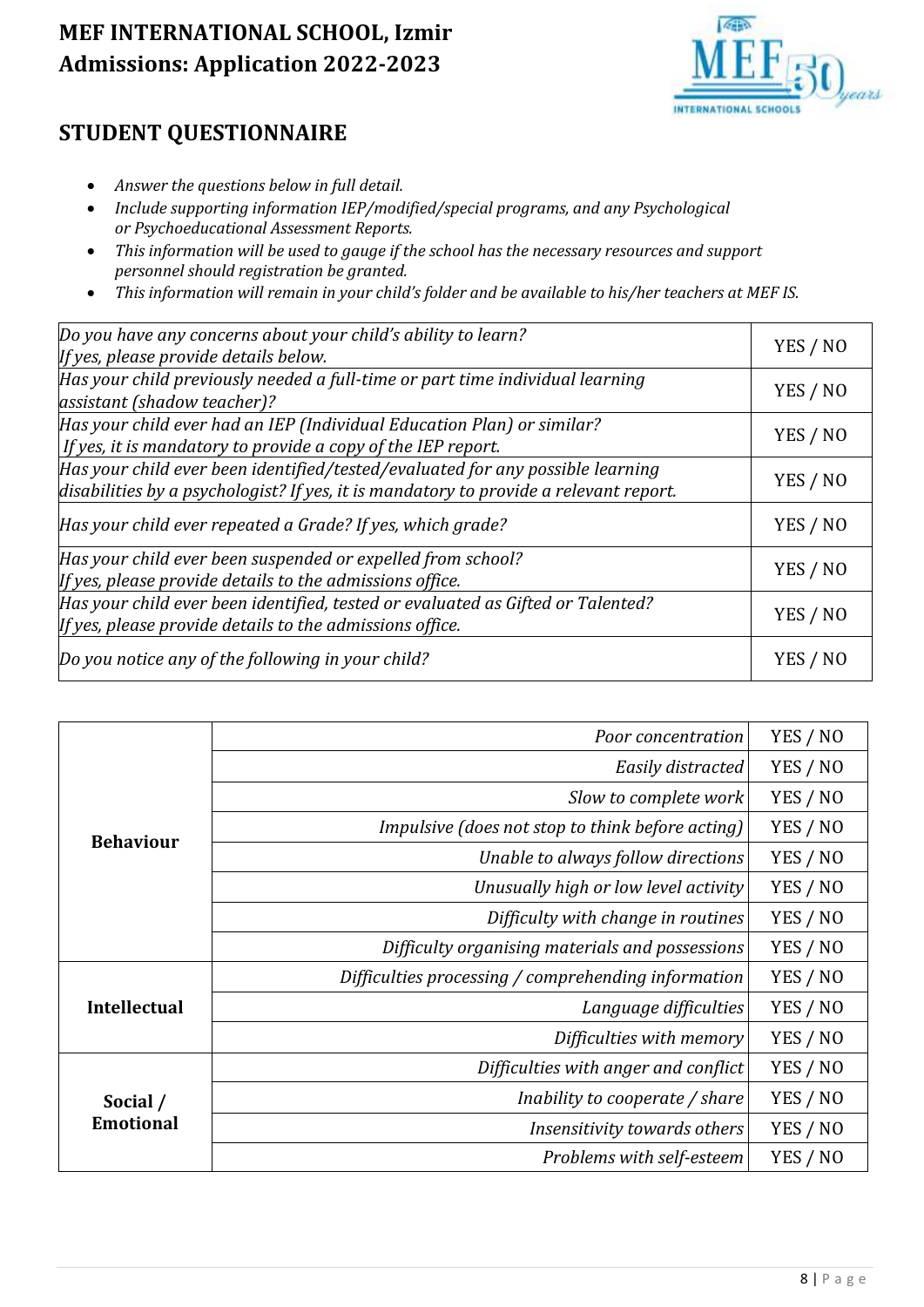

| <b>Physical Difficulties</b>                                    | Fine motor skills                          | YES / NO |
|-----------------------------------------------------------------|--------------------------------------------|----------|
|                                                                 | Gross motor skills                         | YES / NO |
|                                                                 | Hearing                                    | YES / NO |
|                                                                 | Sight                                      | YES / NO |
|                                                                 | Speech                                     | YES / NO |
| Has your child ever received support from one of the following? |                                            |          |
|                                                                 | Learning Support Teacher                   | YES / NO |
|                                                                 | <b>Special Needs Teacher</b>               | YES / NO |
|                                                                 | <b>ESL Teacher</b>                         | YES / NO |
|                                                                 | Counsellor                                 | YES / NO |
|                                                                 | Occupational Therapist                     | YES / NO |
|                                                                 | Speech Pathologist                         | YES / NO |
|                                                                 | Psychologist                               | YES / NO |
|                                                                 | Psychiatrist                               | YES / NO |
| Has your child ever had a diagnosis of?                         |                                            |          |
|                                                                 | Autism or Asperger's Syndrome              | YES/NO   |
|                                                                 | ADHD / ADD                                 | YES / NO |
|                                                                 | Language or Developmental Delay            | YES / NO |
|                                                                 | Reading, Writing or Mathematics Disability | YES / NO |
|                                                                 | Learning Difficulty                        | YES / NO |
|                                                                 | Physical Disability                        | YES / NO |
|                                                                 | Speech Impairment                          | YES / NO |
| <b>Other</b> (please specify):                                  |                                            |          |

**Please note that children entering MEF IS EARLY CHILDHOOD CENTRE must be toilet trained; eat & dress independently.** I confirm that my child entering the Early Childhood Centre is toilet trained, can eat and dress independently.

I hereby declare that all the information I have provided is true. I understand and agree that my child's admission to MEF INTERNATIONAL SCHOOL, IZMIR will be reconsidered at any time during the year, if I make a false declaration and/or if I do not meet my obligations.

| Name of Parent who completed this form: |       |
|-----------------------------------------|-------|
| Signature:                              | Date: |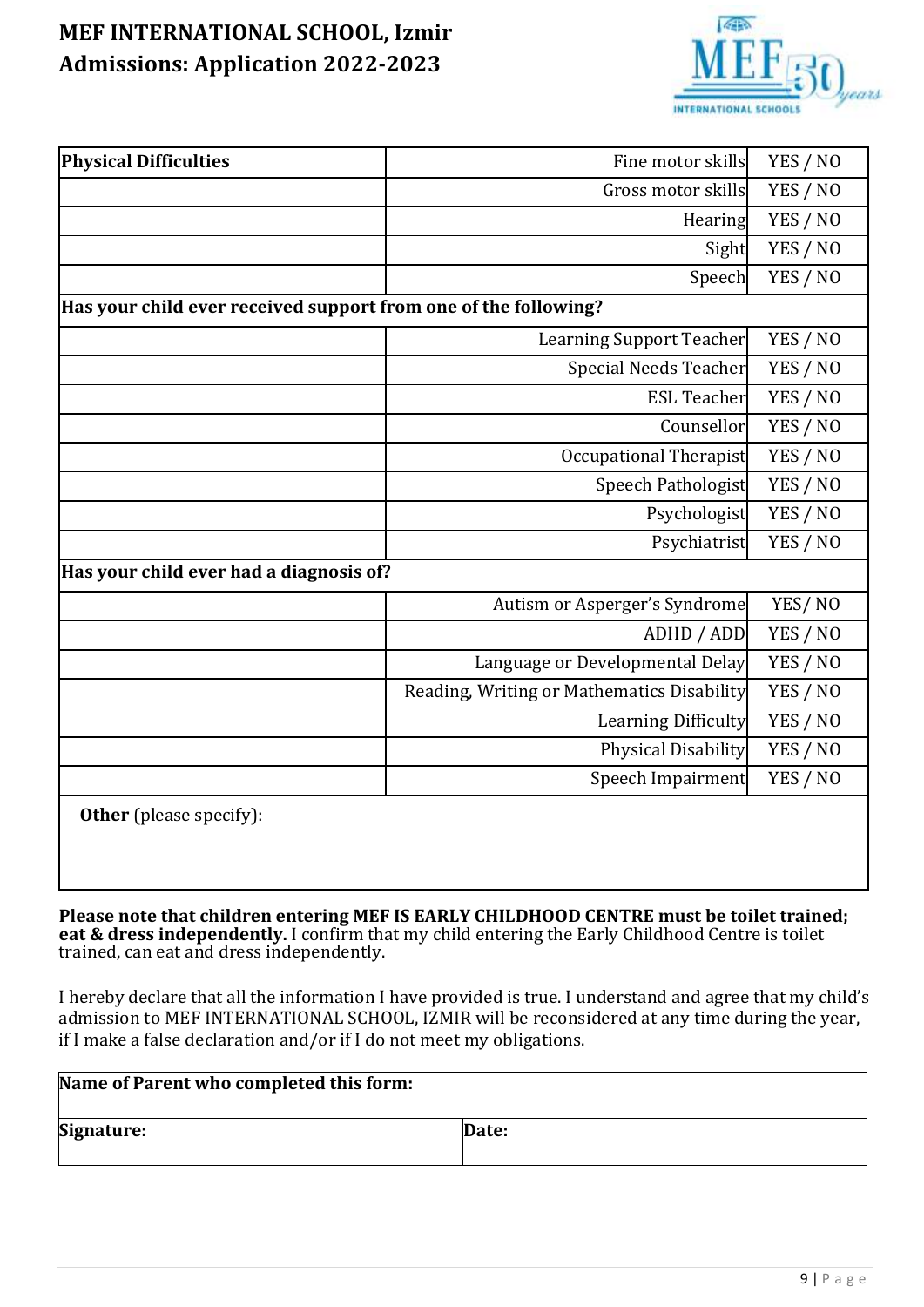

### **HEALTH INFORMATION**

- Please fill out the information below accurately and in detail.
- This information will be shared with the school's medical unit.

| <b>Student's Full Name:</b>                                        | Grade:                                 |
|--------------------------------------------------------------------|----------------------------------------|
| <b>Gender</b> (please circle):<br>Male / Female                    | <b>Date of Birth</b> (day/month/year): |
| Blood Type (please circle): O rh+ Orh - Arh+ Arh- Brh+ Brh- AB rh+ | AB rh-                                 |

### **MEDICAL RELEASE / PERMISSION TO TREAT / EMERGENCY HOSPITAL DISPATCH**

I understand that the staff members of the school will take precautions at their disposal to ensure the safety of my child while attending MEF IS. I take responsibility to inform the school of any changes in my child's health.

Should my child become acutely ill or injured while on MEF IS campus or on a field trip, the school doctor, nurse, first aid assistant, administrators and/or other members of the school staff have my permission to request emergency medical assistance.

I give permission for my child to be sent to hospital in case of an emergency during the school time and I accept to pay the costs of the treatment.

#### *Please tick one:*

- ❏ **Our prefered hospital is**...................................................................................................................................
- ❏ I have no preference for hospital. I give permission for my child to be sent to the most suitable hospital chosen by the school and I accept to pay the costs of the treatment.

**Note:** MEF IS provides limited accident insurance coverage during school activities. Your child's Private Health and/or Accident Insurance may ensure accident related health care during school hours and field trips. If the student's Health/Accident Insurance Policy Carrier name and number is not indicated below, and if the parents cannot be reached when there is an emergency, the school reserves the right to attend the emergency at the family's expense.

| <b>Name of Insurance Company:</b> | <b>Insurance Policy Number:</b> |
|-----------------------------------|---------------------------------|
|                                   |                                 |

I accept and agree to the terms and conditions above.

| <b>Parent / Guardian Name:</b> | Signature: |
|--------------------------------|------------|
|                                |            |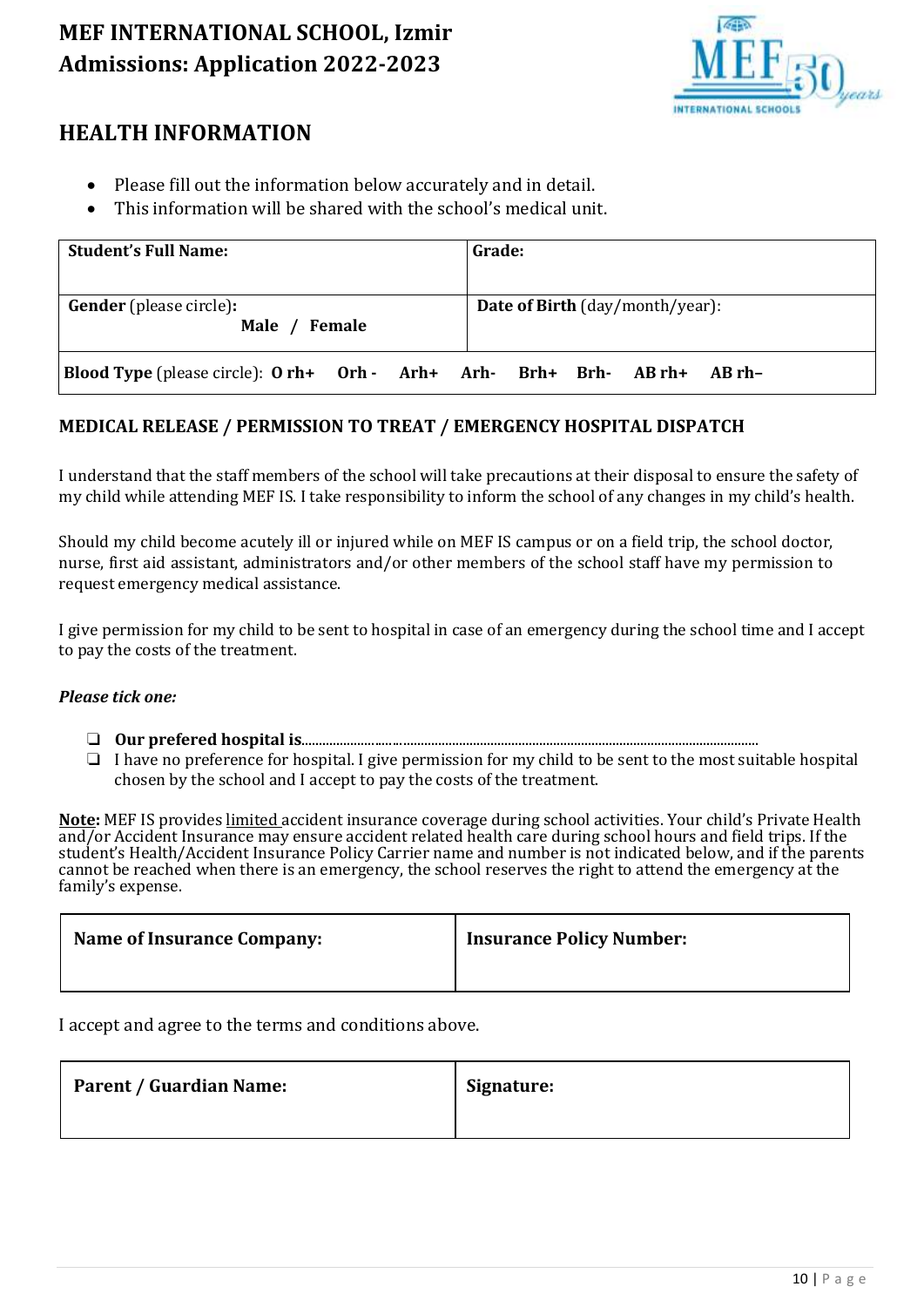

## **HEALTH INFORMATION**

| Do you give permission for the school to perform the following, if arranged: |          |
|------------------------------------------------------------------------------|----------|
| Vision check<br>YES / NO                                                     |          |
| Dental test                                                                  | YES / NO |
| $Weight/height$ check<br>YES / NO                                            |          |
| Routine check for lice                                                       | YES / NO |

| Has your child had any of these common childhood illnesses? |          |
|-------------------------------------------------------------|----------|
| Measles                                                     | YES / NO |
| <b>Mumps</b>                                                | YES / NO |
| Rubella (German Measles)                                    | YES / NO |
| Chicken Pox                                                 | YES / NO |
| Constipation                                                | YES / NO |
| Diarrhea                                                    | YES / NO |
| Eye infections                                              | YES / NO |
| Ear infections                                              | YES / NO |
| <b>Others</b> (please specify):                             |          |

| Does your child take regular medication? If yes, please provide details below. |          |
|--------------------------------------------------------------------------------|----------|
|                                                                                | YES / NO |
| Has the student been involved in any serious accident?                         | YES / NO |
| Has the student had any major surgery? If yes, please provide details below.   | YES / NO |
| Does your child have any special allergies?                                    |          |
| Dust mites                                                                     | YES / NO |
| Animals (cats, dogs)                                                           | YES / NO |
| Peanuts, or other nut products                                                 | YES / NO |
| Dairy products                                                                 | YES / NO |
| Antibiotics                                                                    | YES / NO |
| Sticking plasters                                                              | YES / NO |
| Insect bites or stings                                                         | YES / NO |
| <b>Others</b> (please specify):                                                |          |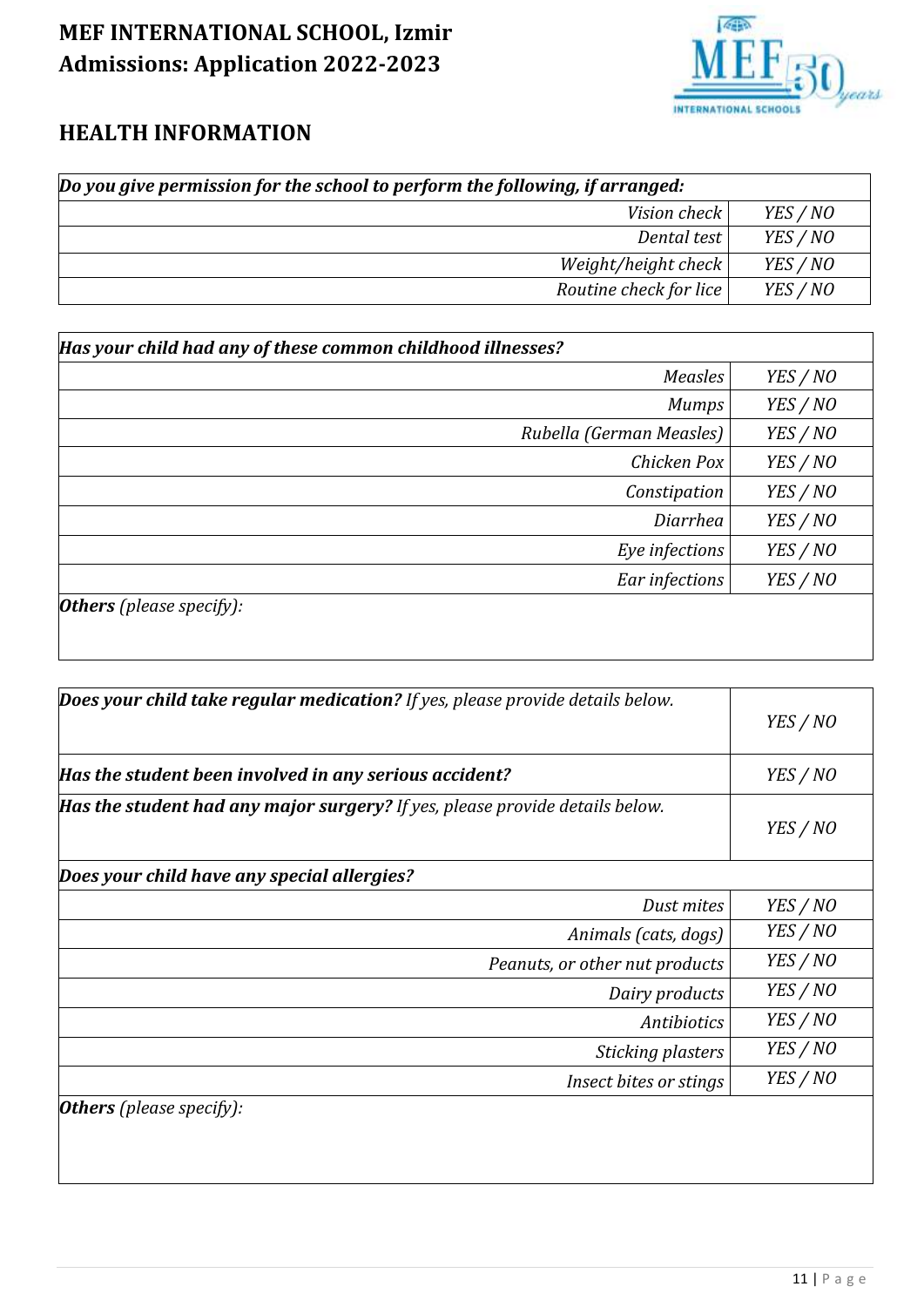

## **HEALTH INFORMATION FORM**

| Does your child need to use any kind of medical device, inhaler, epipen,             |          |
|--------------------------------------------------------------------------------------|----------|
| hearing aid? Please specify:                                                         |          |
| Does your child have any special medical conditions?                                 |          |
| Eczema                                                                               | YES / NO |
| <b>Diabetes</b>                                                                      | YES / NO |
| Epilepsy                                                                             | YES / NO |
| ADD / ADHD                                                                           | YES / NO |
| Other (please specify):                                                              |          |
| Does your child wear glasses?                                                        | YES / NO |
| Has your child had his/her eyes tested?                                              | YES / NO |
| Does your child have any hearing problems?                                           | YES / NO |
| Does your child take regular medication? If yes, please provide details below.       | YES / NO |
| Has the student been involved in any serious accident?                               | YES / NO |
| Has the student had any major surgery? If yes, please provide details below.         |          |
| My child may participate in all physical activities                                  |          |
| Please include any relevant further information regarding your child's health below: |          |

**I declare that all the information provided in this form is true and accurate to the best of my knowledge. I understand that any omission of important medical information may result in the school reviewing the student's attendance at MEF International School.**

| Name of Parent who completed this form: |       |
|-----------------------------------------|-------|
| Signature:                              | Date: |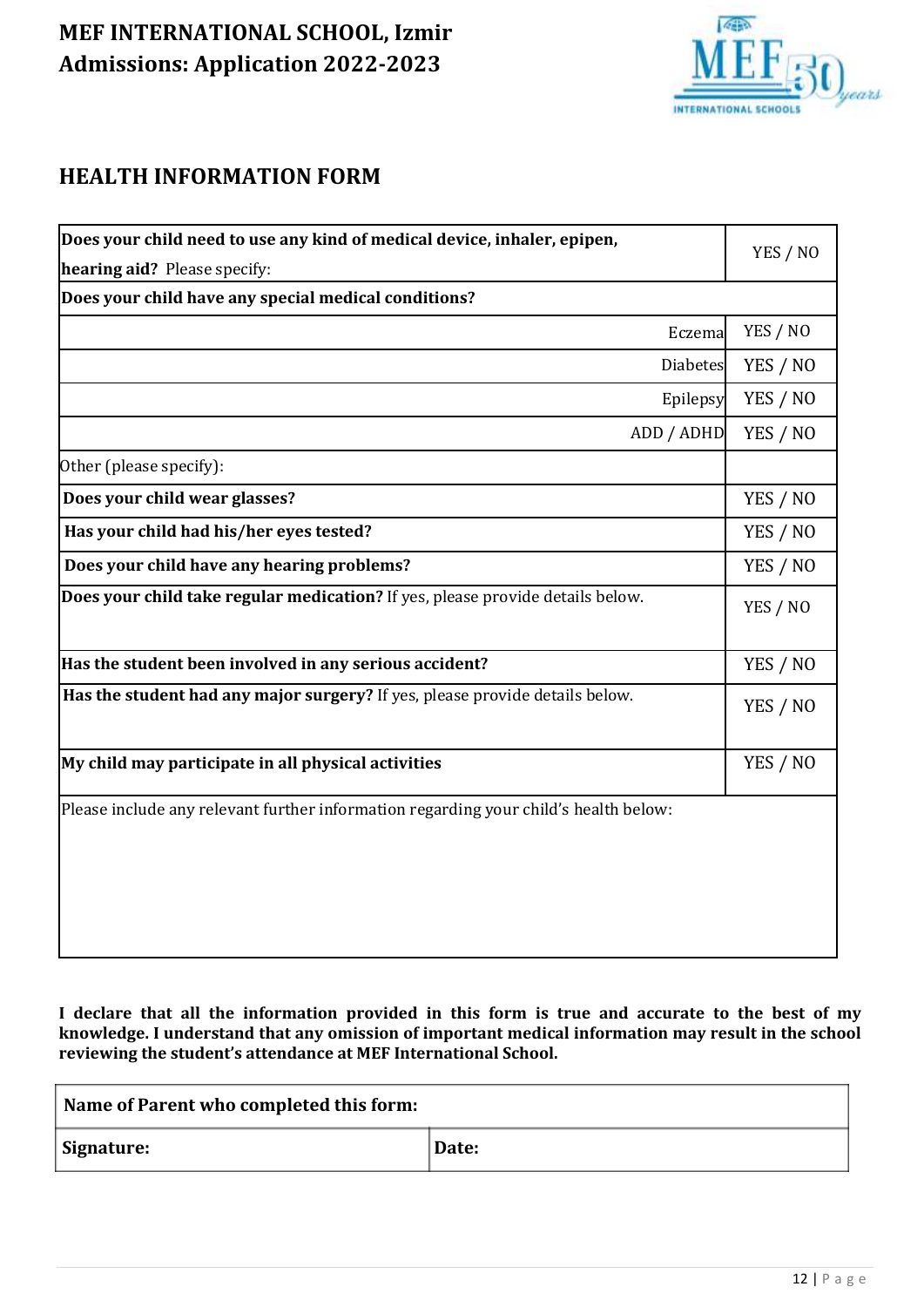

## **SCHOOL FEES PAYMENT AGREEMENT FORM**

I have reviewed the MEF IS Payment Policy and I agree to pay the placement fee for each child I enrol. I request a payment plan for the established school fees.

| <b>Please tick</b> | <b>Payment Options</b>                           |  |
|--------------------|--------------------------------------------------|--|
|                    | I will pay the tuition amount in 5 installments. |  |
|                    | I will pay the tuition in full.                  |  |

I understand that I will need to sign for the payment plan in person at the Admissions Office. I understand that my enrolment will not be considered complete until I sign the payment plan.

**Name of Parent Responsible for making payments:**.................................................................................................

**If your COMPANY/CONSULATE in Turkey is paying the school fees of your child(ren) and requires invoice/receipt/fatura in the name of the company, please complete:**

| Name and Address of the Company/Consulate:                                                        |             |  |
|---------------------------------------------------------------------------------------------------|-------------|--|
| Tax Office:                                                                                       | Tax Number: |  |
| Please check with your company and indicate whether they require <b>e-fatura</b> or not: YES / NO |             |  |

### **STATEMENT OF FINANCIAL OBLIGATIONS**

I, the undersigned, certify that I understand and hereby agree to the terms and conditions stated in the MEF INTERNATIONAL SCHOOL PAYMENT POLICY. I will pay the placement fee upon confirmation of enrolment. I undertake the responsibility of paying the tuition amount by the designated due date(s). If my company is paying my child(ren)'s school fees, I agree to follow-up payments with the responsible department/person in my company and I will ensure that payments are made by designated due date(s). I understand that ultimate financial obligation rests with me should my company fail to pay the school fees of my child(ren).

| Name of Parent who completed this form: |       |
|-----------------------------------------|-------|
| Signature:                              | Date: |